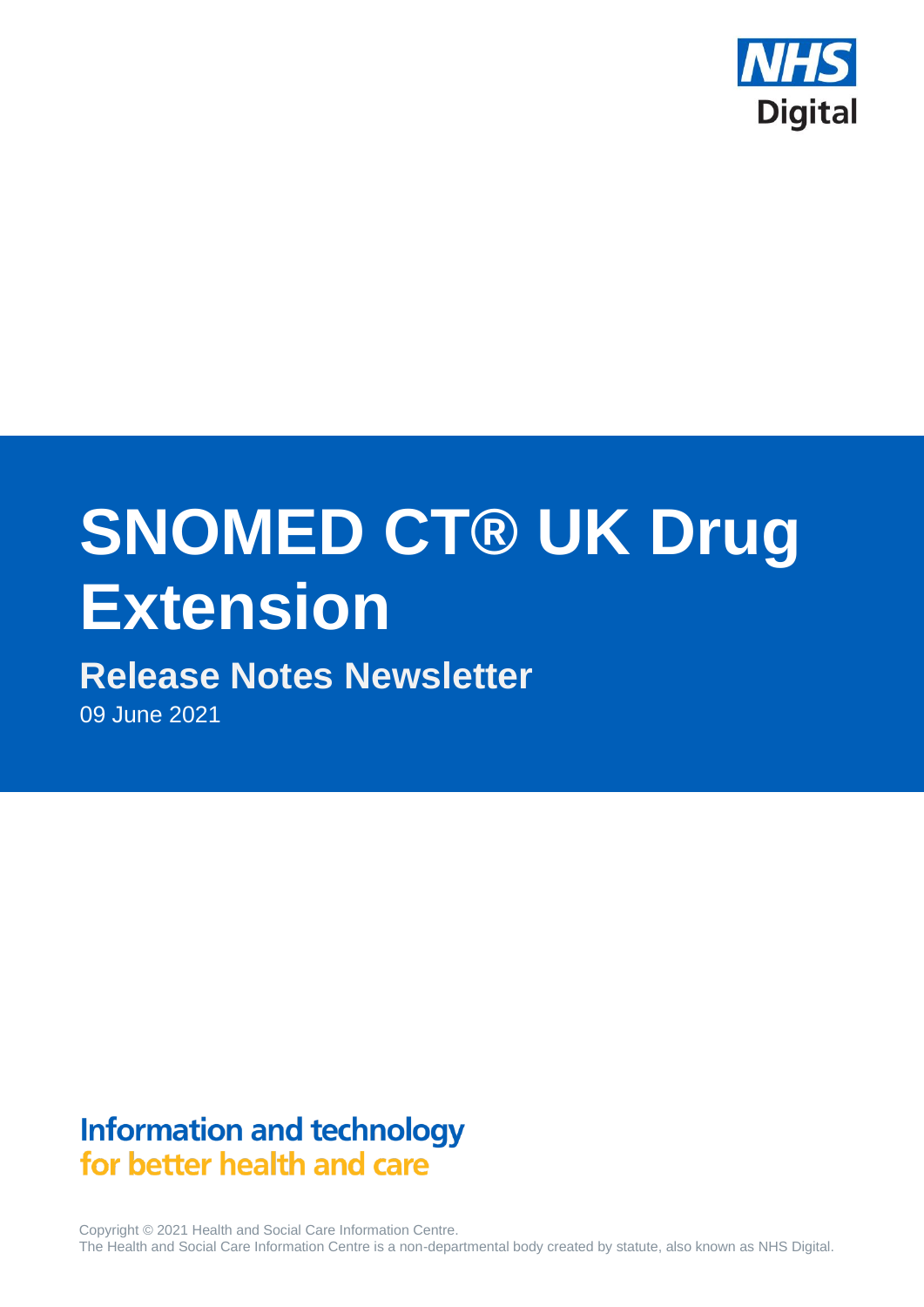# This document covers the data provided in Release Format 2 (RF2) of SNOMED CT

The Release Notes Newsletter has been constructed to add further clarification to some dm+d content that has been identified as requiring such (due to e.g. differences between dm+d approach and that of current drug catalogues) and to communicate changes to the release and forthcoming changes to future releases.

This document is intended to be adjunct to, not a replacement, for other documentation already available, and should be read in conjunction with current published dm+d documentation available through the 'dm+d resources' section of the [dm+d website.](https://www.nhsbsa.nhs.uk/pharmacies-gp-practices-and-appliance-contractors/dictionary-medicines-and-devices-dmd) SNOMED CT UK Edition [notices and known issues](https://hscic.kahootz.com/connect.ti/t_c_home/view?objectId=14224752) are published on [Delen,](https://hscic.kahootz.com/connect.ti/t_c_home) the NHS Digital terminology and classifications collaboration site.

All queries (omissions, perceived inaccuracies etc) about this document should be directed to the NHS Digital, Standards Delivery helpdesk [\(information.standards@nhs.net\)](mailto:information.standards@nhs.net).

Please note:

- The content of this document is intended to support implementation and usage of dm+d and is not a replacement for good system design.
- This document will be subject to update further to user feedback and any changes to dm+d content or structure.
- Whilst the first section may see little change (but see note above) the final sections detail changes and forthcoming changes to specific releases and content will therefore be updated with each release.

\*This document is designed to support dm+d content in general but specifically the SNOMED CT<sup>1</sup> UK Drug Extension. For more information about all components and releases relating to dm+d see the [dm+d website](https://www.nhsbsa.nhs.uk/pharmacies-gp-practices-and-appliance-contractors/dictionary-medicines-and-devices-dmd)

<sup>1</sup> SNOMED® and SNOMED CT® are registered trademarks of the International Health Terminology Standards Development Organisation (IHTSDO®) [\(www.snomed.org\)](http://www.snomed.org/). SNOMED CT® was originally created by the College of American Pathologists.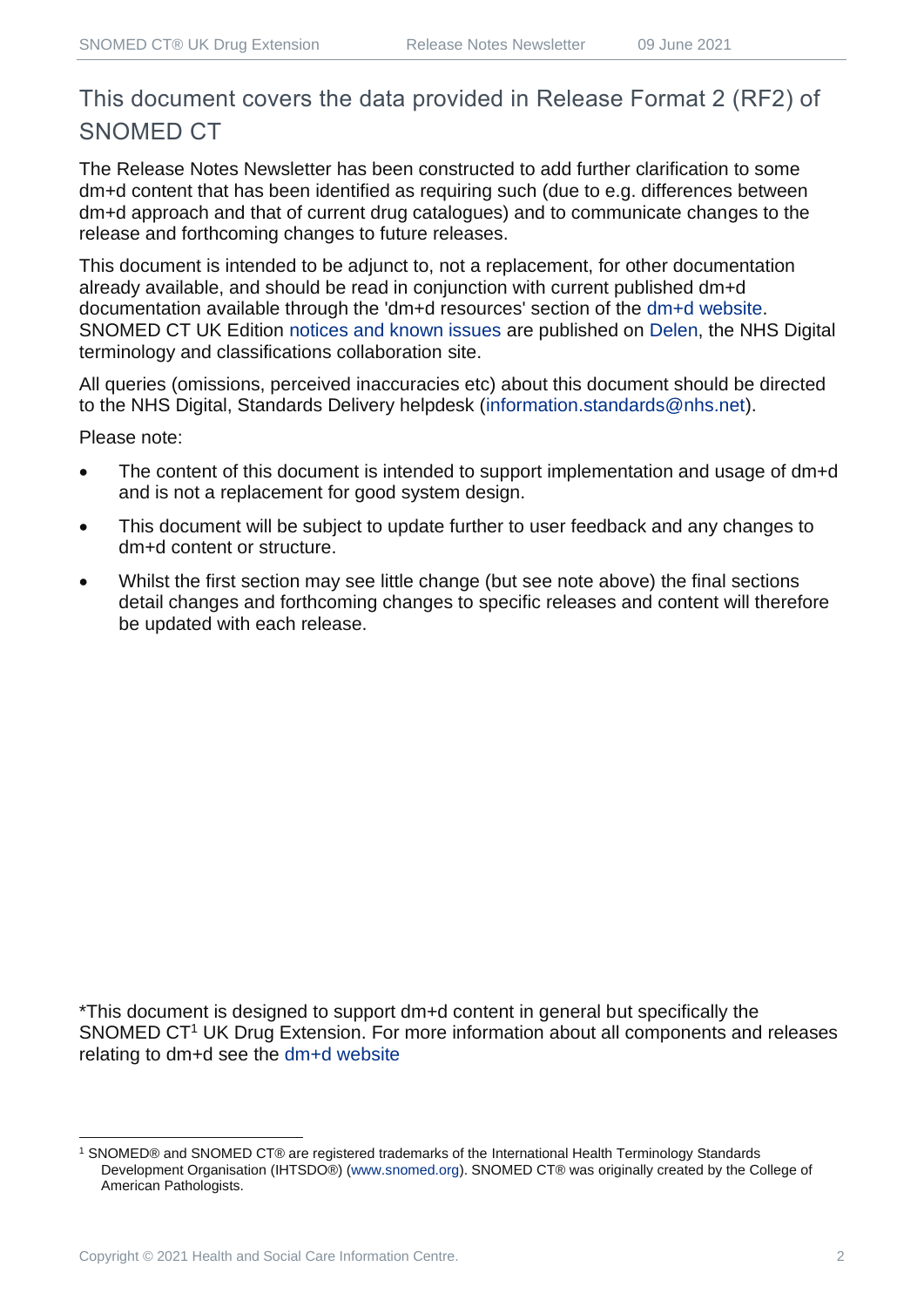# COPYRIGHT

- This material includes SNOMED Clinical Terms® (SNOMED CT®) which is used by permission of the International Health Terminology Standards Development Organisation (IHTSDO). All rights reserved. SNOMED CT®, was originally created by The College of American Pathologists. "SNOMED" and "SNOMED CT" are registered trademarks of the IHTSDO.
- The NHS Dictionary of Medicines and Devices (dm+d) has been developed and is delivered through a partnership between the Health and Social Care Information Centre [\(digital.nhs.uk\)](https://digital.nhs.uk/) and the NHS Business Services Authority [\(https://www.nhsbsa.nhs.uk/nhs-prescription-services\)](https://www.nhsbsa.nhs.uk/nhs-prescription-services)

# DISCLAIMER

The Health and Social Care Information Centre<sup>2</sup> (HSCIC) accepts no liability for loss of data or for indirect or consequential losses, which is not the result of the negligence of the HSCIC and liability for such losses is hereby expressly excluded.

No warranty is given by the HSCIC, the Department of Health and Social Care or the International Health Terminology Standards Development Organisation as to the accuracy and comprehensiveness of SNOMED CT. All conditions, warranties, terms and undertakings, express or implied, whether by statute, common law, trade practice, custom, course of dealing or otherwise (including without limitation as to quality, performance or fitness or suitability for purpose) in respect of SNOMED CT are hereby excluded to the fullest extent permissible by law.

<sup>&</sup>lt;sup>2</sup> The Health and Social Care Information Centre is a non-departmental body created by statute, also known as NHS Digital.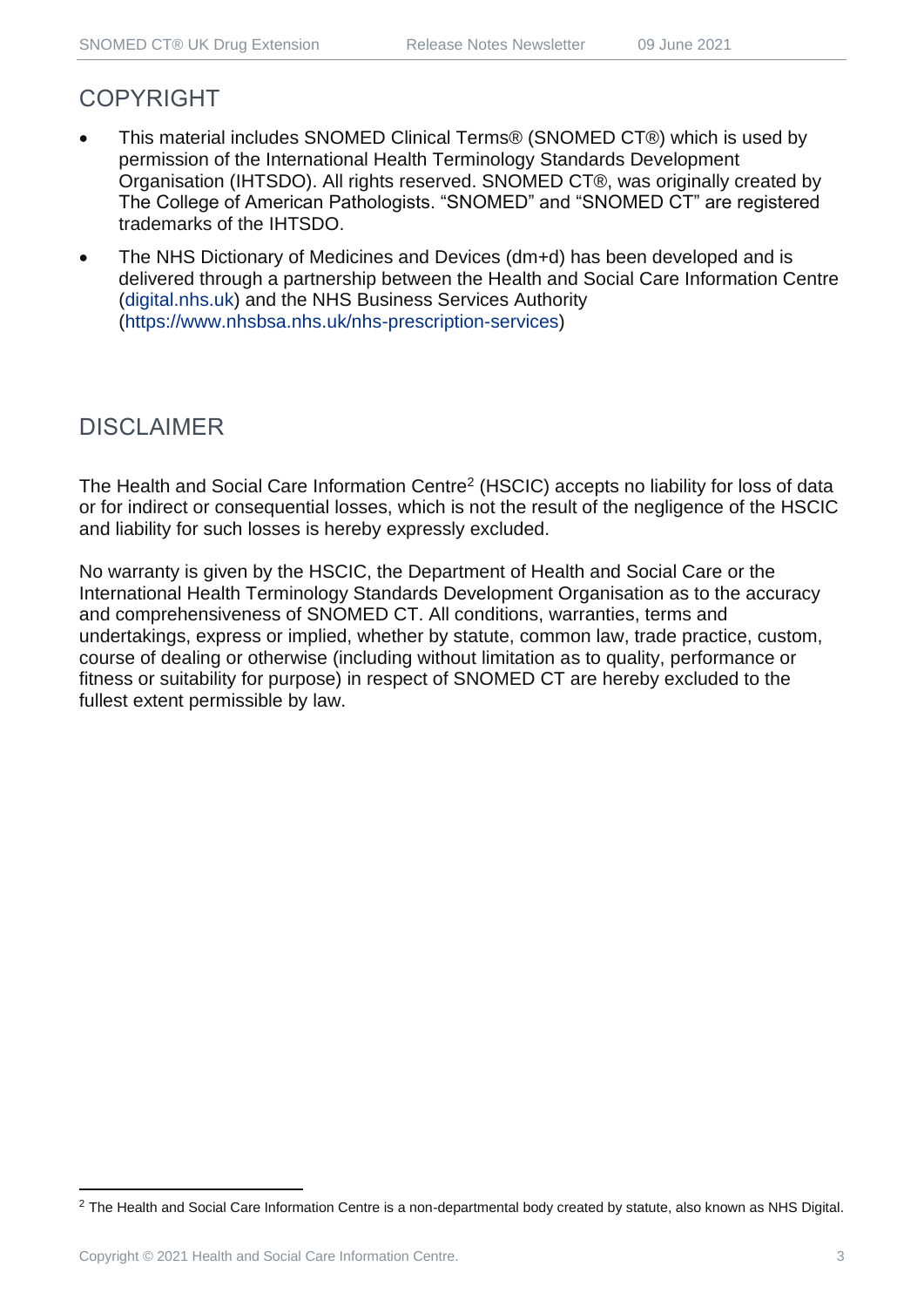# **1 Comments on current content:**

# **1.1 Dose forms**

With respect to Editorial Policy it is important to emphasise:

#### **1.1.1 Patches**

- Strength is usually expressed as the amount of 'active drug' (by weight) released over x hours (e.g. per hour or per 24 hours)
- The intended duration of usage of a patch is not identified at VMP or AMP level i.e. a transdermal estradiol patch releasing 50mcg/24hours would be represented by the same VMP whether it is intended for twice weekly usage or weekly usage
- No distinction is made to differentiate the type of drug reservoir utilised although this may be relevant in certain off-license indications.

#### **1.1.2 Injections**

Due to the need to add more information to the dose form in dm+d injections are expressed as e.g. powder and solvent for injection etc rather than merely injection. However, the need to pick a dose form of this complexity may be prohibitive in secondary care prescribing where the prescriber merely wishes to prescribe an 'injection'.

Within the guidance for secondary care there is outlined the means for prescribers to prescribe at the more abstract level (injection). Please refer to the Secondary Care Implementation Guidance for details, in the 'Implementation Guidance' section of the [dm+d](https://www.nhsbsa.nhs.uk/pharmacies-gp-practices-and-appliance-contractors/dictionary-medicines-and-devices-dmd)  [website.](https://www.nhsbsa.nhs.uk/pharmacies-gp-practices-and-appliance-contractors/dictionary-medicines-and-devices-dmd)

#### **1.1.3 Injections for intraspinal use**

Injections licensed for intraspinal administration are not differentiated at VMP level in dm+d. In addition a number of products that may be given by this route are unlicensed specials. For prescriptions requiring a product to be given by these high risk routes it is necessary that the suitability of the product to be administered is confirmed at the point of dispensing and/or administration.

## **1.1.4 Alcoholic vs aqueous gels**

The base used in cutaneous products is not identified at VMP level in dm+d. This may mean that in order to specify a patients requirements more specifically prescribing at AMP level is more appropriate.

For example:

• Benzoyl peroxide 5% gel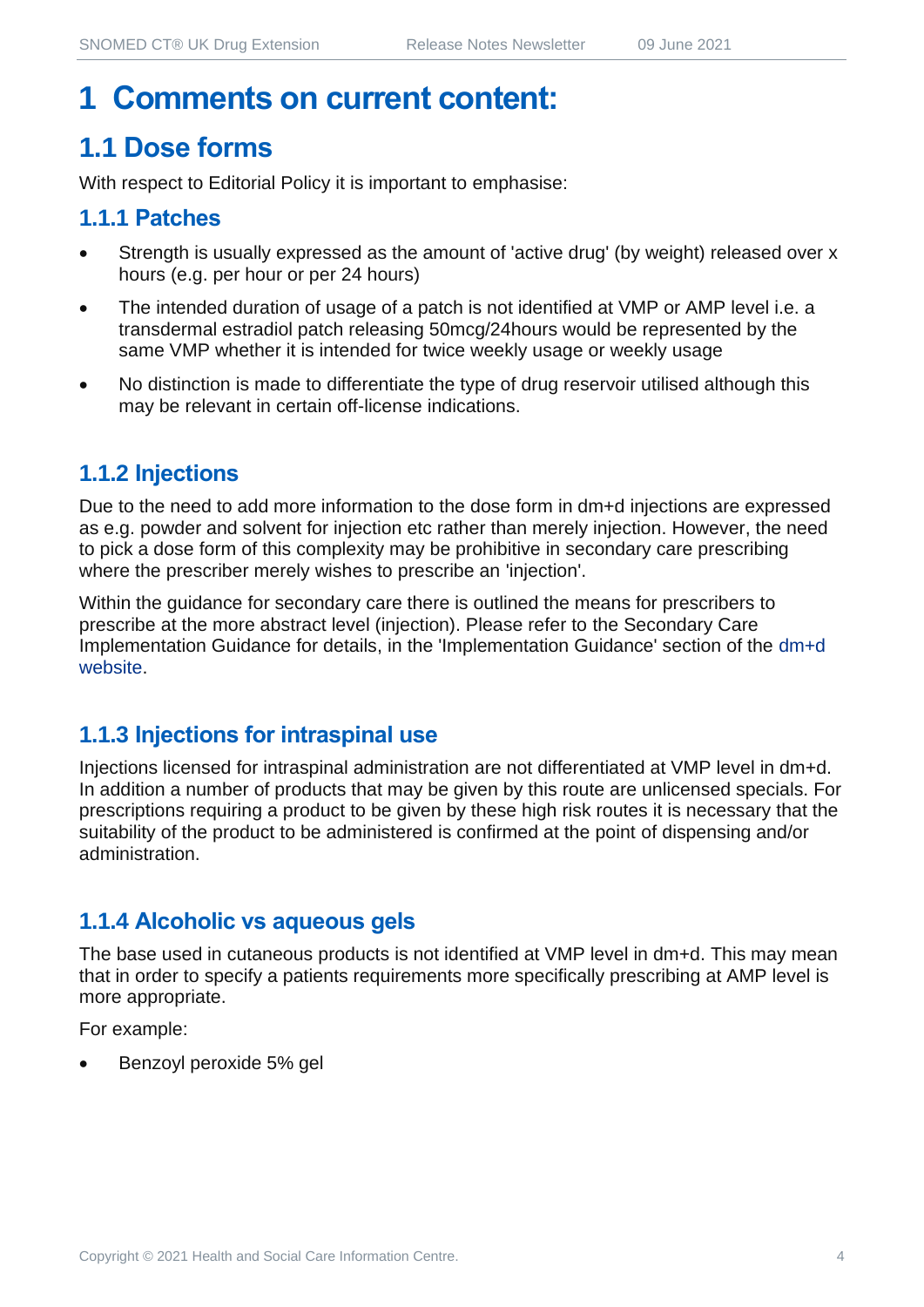# **1.2 Editorial Policy**

#### **1.2.1 Preservative Free**

The preservative free flag is used to denote the absence of preservative in preservative free *eye drops* only.

Please note:

- the setting of this flag only confirms that preservative is absent from the VMP; a null value does not necessarily indicate that it is present
- **The flag is not applied to any other dose form** i.e. intra-spinal injections are not distinguished (see note above).

#### **1.2.2 Route of administration**

Information on route of administration is provided at VMP level. The information is only provided as a support for decision support and not intended to inform clinicians on usage.

At VMP level routes are merely a superset of the linked AMP licensed routes.

#### **1.2.3 Inclusion of Unit of Measure at VMP**

Semantic normal form patterns for VMP descriptions in dm+d follow the pattern:

**Name Strength** Modification(s) **Form Unit dose** xxx-free(s)

Following this pattern would mean for tablets, capsules etc full description would be:

Atenolol 25mg tablets 1 tablet

To retain these full descriptions would make the descriptions unsuitable for use in a human interface. Therefore the unit dose is left implied (Atenolol 25mg tablets).

There are instances however where the form is insufficiently precise to describe the product and therefore the unit dose is included in the name. These instances include:

The form injection does not fully describe a product therefore the name is qualified with the unit dose form for example: ampoules, vials, pre-filled syringes etc.

E.g. Furosemide 50mg/5ml solution for injection ampoules.

• Other unit dose examples include: Budesonide 250micrograms/ml nebuliser liquid 2ml unit dose vials, Carbenoxalone 1% granules 2g sachets, Benorilate 2g granules sachets.

*See dm+d Editorial Policy for full examples and exceptions to this rule.*

#### **1.2.4 The use of Fully Specified Names and Preferred Terms**

The semantic representation of concepts in dm+d (the dm+d name and dm+d description) may be updated in line with changes to dm+d Editorial Policy, changes to the product name itself or to supplier names. Within the SNOMED CT UK Drug Extension the current dm+d derived description for the core concept classes of VTM, VMP, VMPP, AMP and AMPP becomes the Preferred Term so a change to the dm+d terms would cause the Preferred Term to be updated.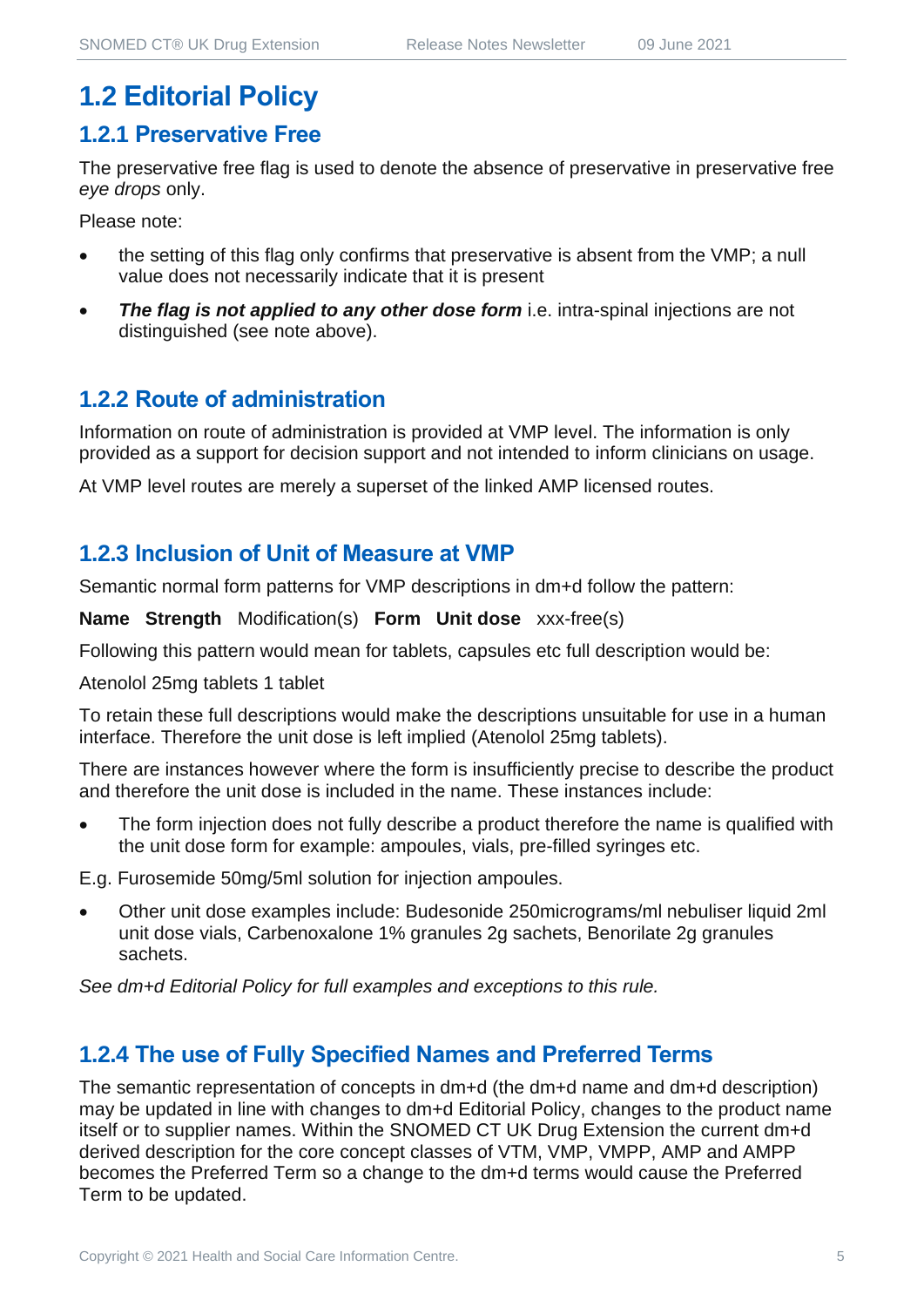Fully Specified Names in SNOMED CT will generally remain unchanged<sup>3</sup>. The differences in Editorial policies between SNOMED CT and dm+d mean that there will be instances where there is a mismatch between the Preferred Term and the Fully Specified Name.

#### **1.2.5 Mechanisms for specifying Descriptions for use in the UK Edition of SNOMED CT- Realm Language Refsets**

A combination of factors such as professional preference, clinical safety & data schema conformance require the use of some supplementary mechanism for Specifying SNOMED CT Descriptions applicable to the UK Edition of SNOMED CT.

From the October 2011 UK Edition, in RF1 an NHS Realm Description Subset was published. With the deprecation of RF1 this is replaced by the National Health Service realm language reference set published in two parts. The "Pharmacy part" as published in the SNOMED CT UK Drug extension and its 'Clinical part' partner in the UK Extension. Together these two encompass the entire SNOMED CT description content and identifies the preferred term to be used in the NHS realm for all SNOMED CT concepts.

In RF2 the refset can be found in the location Refset\Language. National Health Service realm language reference set (pharmacy part) refset ID 999000691000001104

National Health Service realm language reference set (clinical part) refset ID 999001261000000100

#### **1.2.6 Concept Status in dm+d vs Concept status in SNOMED CT**

Where concepts are created in dm+d and an identifier from the SNOMED CT International Release is not available at that time a SNOMED CT UK Drug Extension identifier is allocated. This is released in the dm+d XML data.

When the dm+d concepts are subsequently used to create the SNOMED CT UK Drug Extension it may be that the dm+d derived concept is determined to be a duplicate of a concept now available in the SNOMED CT International Release. In these instances the dm+d derived concept is given a retired status with a relationship to the SNOMED CT International Release concept. In the XML data the dm+d derived concept may remain valid with its original identifier for some time.

There may be instances where a SNOMED CT identifier from the International Release has been allocated to a concept within dm+d and this is subsequently discovered to be inappropriate for the dm+d concept. In this instance the SNOMED CT identifier from the International Release will appear in the dm+d XML format data as a previous identifier. These identifiers from the International Release will appear in the SNOMED CT UK Drug Extension with a status of current.

<sup>3</sup> From the SNOMED CT Technical Reference Guide for the FullySpecifiedName:

Changes in presentation such as changed capitalization, punctuation, spelling or revision due to changes in agreed presentation style are permitted as long as they do not change the specified meaning of the Concept. Some changes to the semantic type shown in parentheses at the end of the FullySpecifiedName may also be considered minor changes if the change in hierarchy does not alter the Concept's meaning.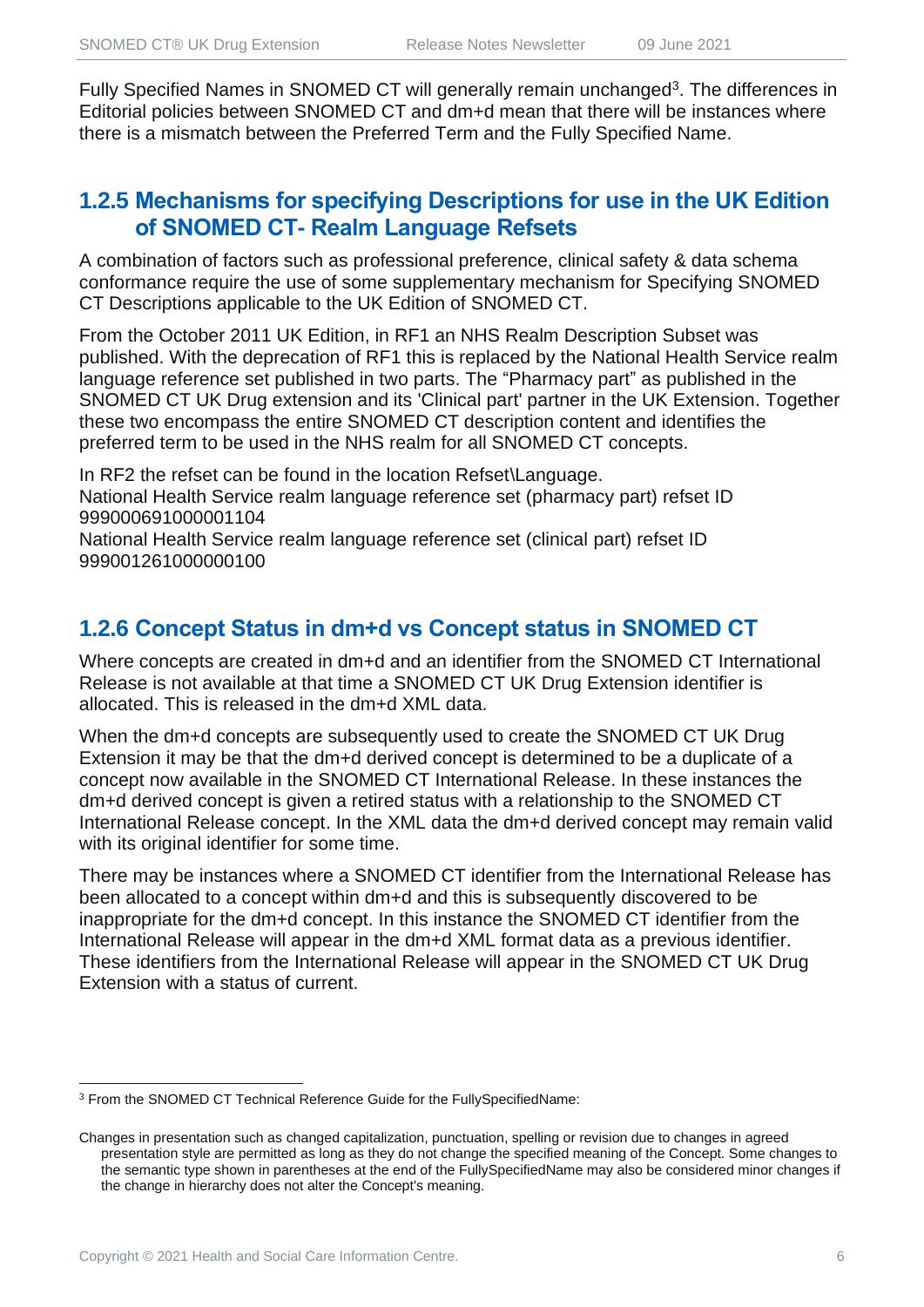# **1.3 Specific Products**

#### **1.3.1 Morphine and Tramadol modified release products**

Because there are no pharmacopoeial standards for oral modified release preparations 12 and 24 hour modified release morphine products are not distinguished at VMP level in dm+d. The same applies to the modified release tramadol products.

Two subsets are provided with the SNOMED CT release distinguishing related AMPs according to current licensed indications. For products where licensed indications are not available, for example, where wholesalers may provide products from several manufacturers and SPCs are not available these products will not be included in the 12 and 24 hour modified release subsets.

Explanation of how these subsets can be utilised within a prescribing framework can be found in the Secondary Care Implementation Guidance, in the 'Implementation Guidance' section of the [dm+d website.](https://www.nhsbsa.nhs.uk/pharmacies-gp-practices-and-appliance-contractors/dictionary-medicines-and-devices-dmd)

#### **1.3.2 Valproic acid vs valproate semisodium**

We have taken advice and clinically the active moiety for these products is the same and so they are not differentiated at VMP level. The two brands available have different indications so it may be necessary for the prescriber to specify the brand required to ensure they are prescribing within the details of the product license.

This may be an issue for other products such as cyproterone acetate where two brands exist with different indications for use.

#### **1.3.3 Concentrate and 'High Strength' Morphine and Methadone**

dm+d does not identify concentrate or 'high strength' morphine or methadone products as such in the VMP term. Consideration should be given to how these products are displayed in picking lists to reduce the risk of mis-selection where multiple strengths are available.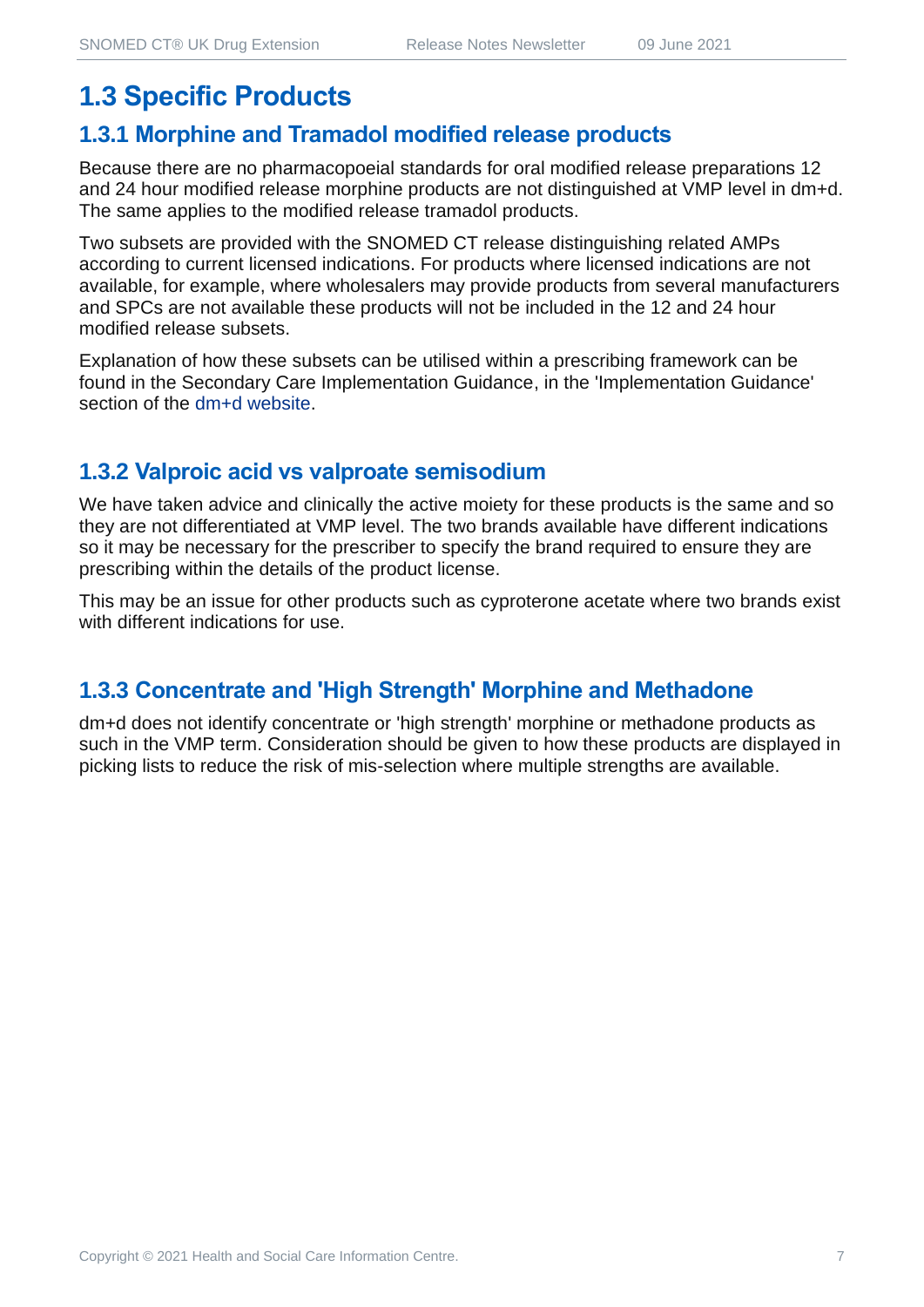# **1.4 Other Information**

#### **1.4.1 Duplicated SNOMED IDs**

It is a basic principle of terminology that concept identifiers should not be reused. Due to a process error in 2006 a small number of SNOMED IDs were issued twice in dm+d. The concepts bearing these duplicated identifiers have all been invalidated and license holders were notified at the time. However it is recognised that since that time a number of new licenses have been issued and so a list of the duplicated identifiers and the terms is provided here for information.

| ID                                   | dmd_name                                                                                               | conceptType |
|--------------------------------------|--------------------------------------------------------------------------------------------------------|-------------|
| 9854411000001103                     | Smartflow drainable night drainage bag NB2 2litre, AMPP<br>120cm tube (Manfred Sauer UK Ltd) 10 device |             |
|                                      | 9854411000001103 Medium chain triglycerides - invalid                                                  | VTM         |
|                                      | 9854511000001104 Calcium + Magnesium                                                                   | VTM         |
|                                      | 9854511000001104 Gel-X tablets (Oakmed Ltd)                                                            | AMP         |
|                                      | 9854611000001100 Ostomy discharge solidifying agents 140 tablet                                        | <b>VMPP</b> |
| 9854611000001100   Ichthammol + Zinc |                                                                                                        | VTM         |
|                                      | 9854711000001109 Gel-X tablets (Oakmed Ltd) 140 tablet                                                 | <b>AMPP</b> |
|                                      | 9854711000001109 Amiloride + Cyclopenthiazide - invalid                                                | VTM         |
| 9854911000001106                     | Meglumine amidotrizoate + Sodium amidotrizoate<br>- invalid                                            | <b>VTM</b>  |
|                                      | 9854911000001106  International normalised ratio testing strips 24 strip VMPP                          |             |

#### **1.4.2 Subset Information**

Information relating to the scope and status of subsets contained in the SNOMED CT UK Drug Extension can now be found at the [Data Dictionary for Care \(DD4C\).](https://dd4c.digital.nhs.uk/dd4c/)

## **1.4.3 RF2 module dependency**

Several back-dated changes were made to the module dependency reference set (900000000000534007) in the release of 1 April 2017.

Modules effective as at 2016-12-07 and 2017-01-04 that are stated incorrectly as being dependent on modules effective as at 2016-01-31 or 2016-04-01 have had those target effective times corrected to 2016-07-31 or 2016-10-01 respectively.

For effective times 2006-05-01 onwards, dates representing the dependency of the SNOMED CT United Kingdom Edition reference set module (999000031000000106) on the SNOMED CT United Kingdom drug extension module (999000011000001104) have been updated to align with the dates representing the dependency of the SNOMED CT United Kingdom Edition module (999000041000000102) on the SNOMED CT United Kingdom drug extension module (999000011000001104).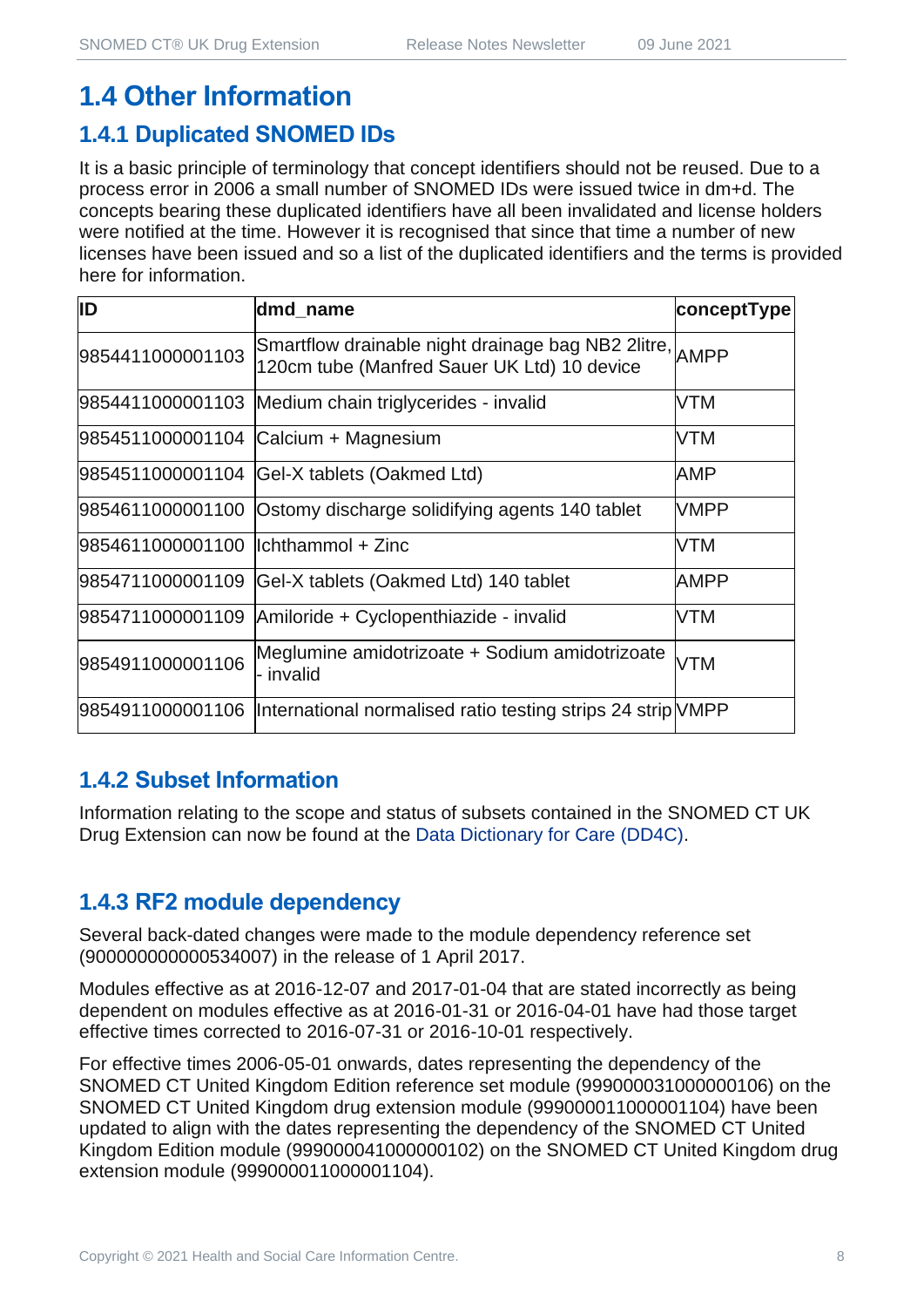For effective times before 2011-04-01, dates representing dependency on the SNOMED CT model component module (900000000000012004) have been updated to align with the single effective date (2002-01-31) of the model component module which remained unchanged during that period.

For effective times before 2004-01-31, in the release of 1 April 2017, dependencies were exhaustively represented. These included the missing immediate dependencies of the SNOMED CT United Kingdom drug extension module (999000011000001104) and of the SNOMED CT United Kingdom drug extension reference set module (999000021000001108) during that period. In the release of 1 April 2018, all dependency entries effective before 2004-01-31 were removed to reflect the SNOMED CT United Kingdom Edition baseline effective time of 2004-01-31.

#### **1.4.4 RF2 association references**

In the release of 21 March 2018, references in the WAS A association reference set (900000000000528000) to an unreleased component (reference effective as at 2015-04-02 and inactivated 2015-04-29) were removed.

In the release of 1 April 2018, references in the MOVED FROM association reference set (900000000000525002) effective as at 2010-03-10, but with a target component effective from 2010-04-01, have had the effective time corrected to 2010-04-01.

In the release of 4 September 2019, NHS Digital released a new dm+d specific association reference set:

• 10991000001109|NHS dictionary of medicines and devices association type reference set|

This refset provides a link between Inactive SNOMED CT concepts that are still in use in dm+d and their Active replacement in the SNOMED CT UK drug Extension release.

#### **1.4.5 NHS dm+d (dictionary of medicines and devices) realm language reference set**

The NHS dm+d realm language reference set has now been fully superseded by the NHS realm language reference set (pharmacy part).

In October 2019 NHS Digital stated their intent to withdraw the NHS dm+d (dictionary of medicines and devices) realm language reference set.

In the 29.1.0 15-Apr-2020 release NHS Digital set every member of the NHS dm+d realm language reference set as Inactive.

The metadata concept 999000671000001103 |National Health Service dictionary of medicines and devices realm language reference set (foundation metadata concept)|

remained Active. It will be inactivated in the 31.5.0 March 2021 release.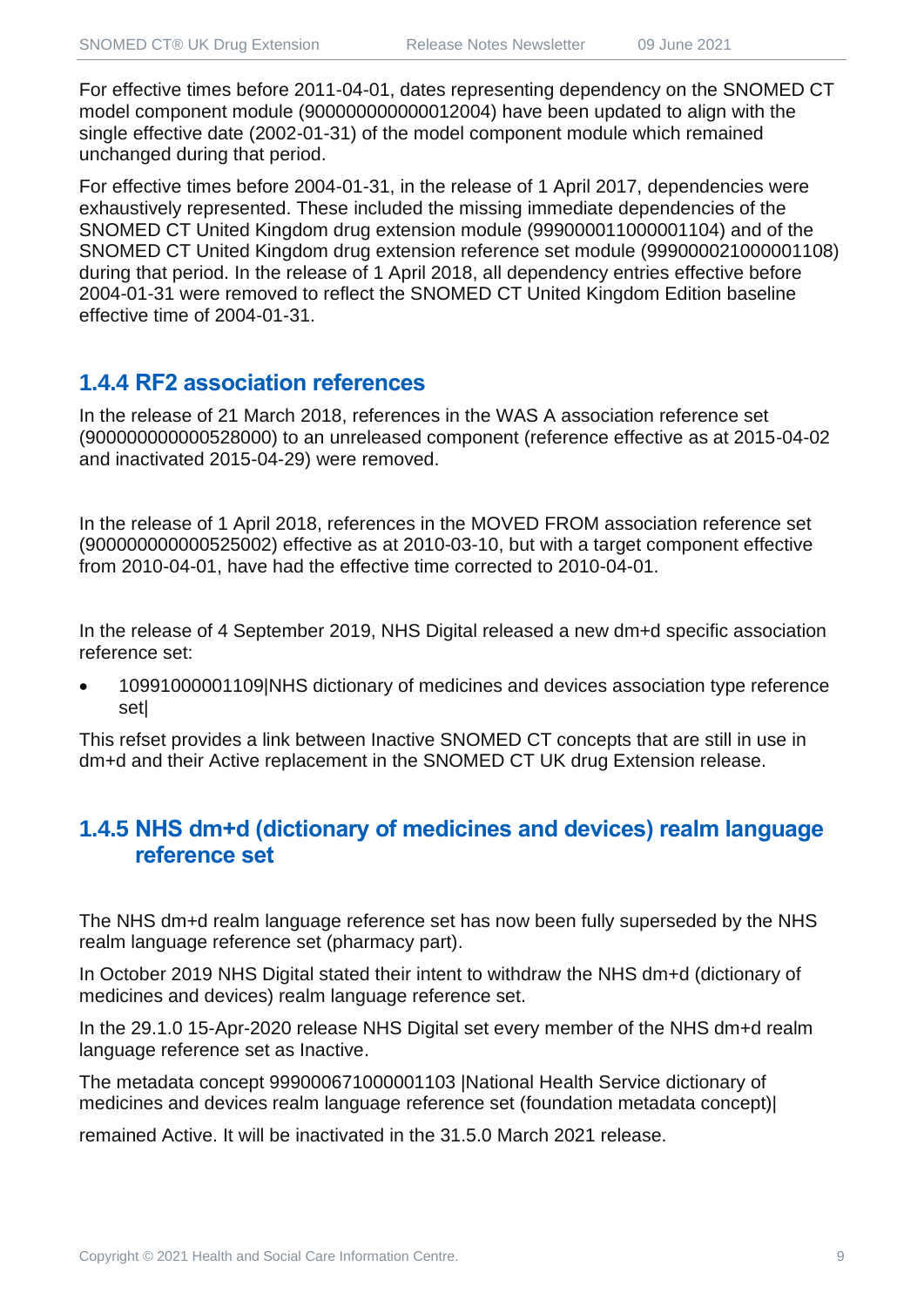# **1.5 Work in Progress**

#### **1.5.1 Medical Devices Dictionary (MDD)**

Work is in progress on expanding the population of medical devices in dm+d.

Currently only those devices reimbursable in Primary Care (appliances) are routinely populated in MDD. Work on the MDD will potentially impact on these appliances with respect to more appliances being described at VMP level and some change in textual descriptions.

More information will be provided as it comes available.